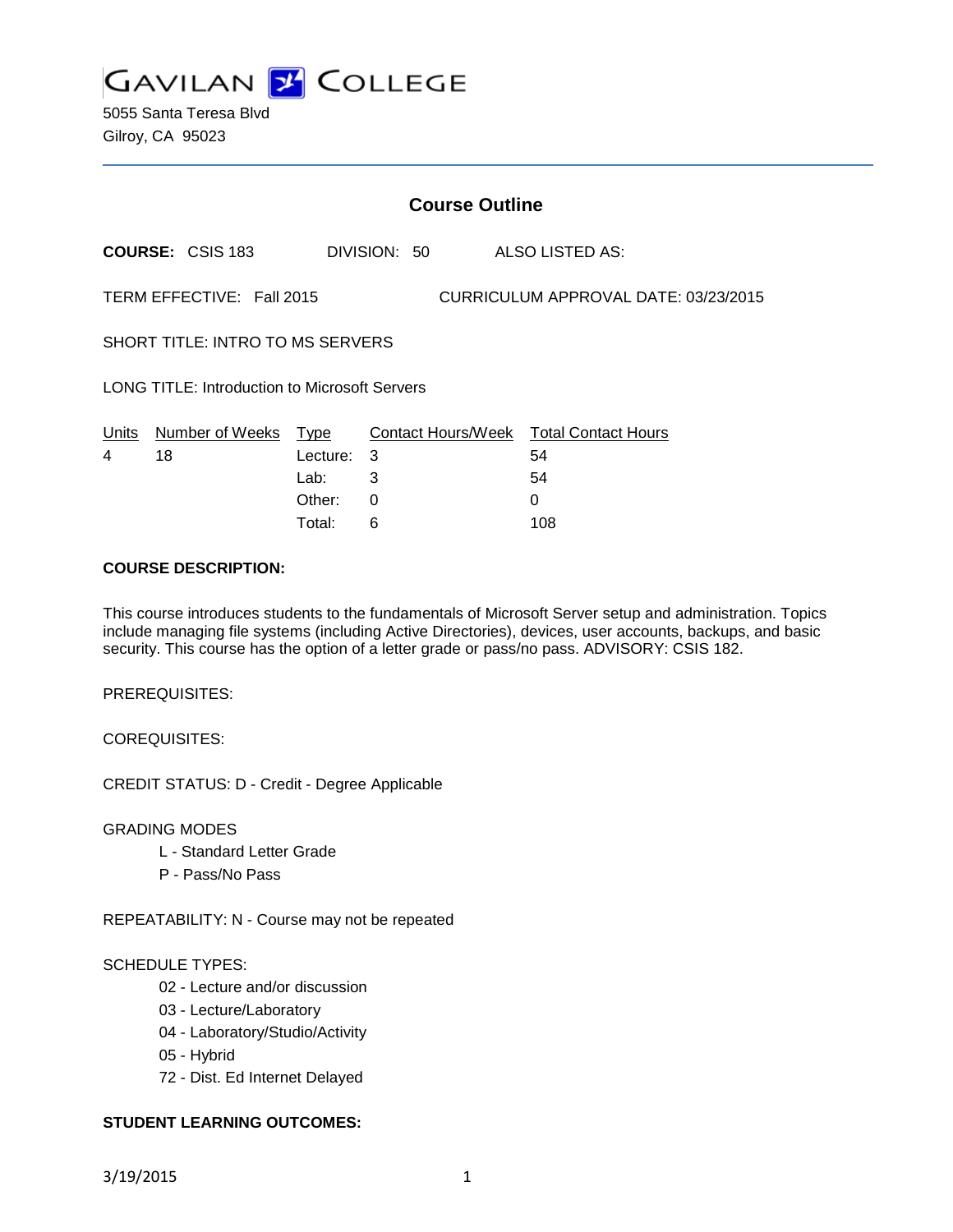1. The student will be able to install a Windows Server ILO: 2,3,7

Measure: Written exam, demonstrate knowledge in lab

2. The student will be able to configure network service protocols

ILO: 2,3,7

Measure: Written exam, demonstrate knowledge in lab

3. The student will be able to configure and manage data storage and printers.

ILO: 2,3,7

Measure: Written exam, demonstrate knowledge in lab

4. The student will be able to configure and manage server

resources.

ILO: 2,3,7

Measure: Written exam, demonstrate knowledge in lab

## **CONTENT, STUDENT PERFORMANCE OBJECTIVES, OUT-OF-CLASS ASSIGNMENTS**

Curriculum Approval Date: 03/23/2015 Note: This course is repeatable because the Operating Systems software changes periodically. WEEK 1 6 HOURS Introduction to server concepts; Student will complete a quiz of the material and complete graded lab projects to reinforce text learning. WEEK 2 through 6 20 HOURS Installing and configuring a server; Student will complete a quiz of the material and complete graded lab projects to reinforce text learning. WEEK 7 through 10 16 HOURS Student will configure an Active Directory and to manage server storage systems; Student will complete a quiz of the material and complete graded lab projects to reinforce text learning. WEEK 11 4 HOURS Student will configure server peripheral devices; Student will complete a quiz of the material and complete graded lab projects to reinforce text learning. WEEK 12 4 HOURS Student will control and monitor server access; Student will complete a quiz of the material and complete graded lab projects to reinforce text learning. WEEK 13 through 15 12 HOURS Student will manage a server using RAS (Remote Access Services); Student will complete a quiz of the material and complete graded lab projects to reinforce text learning.

WEEK 17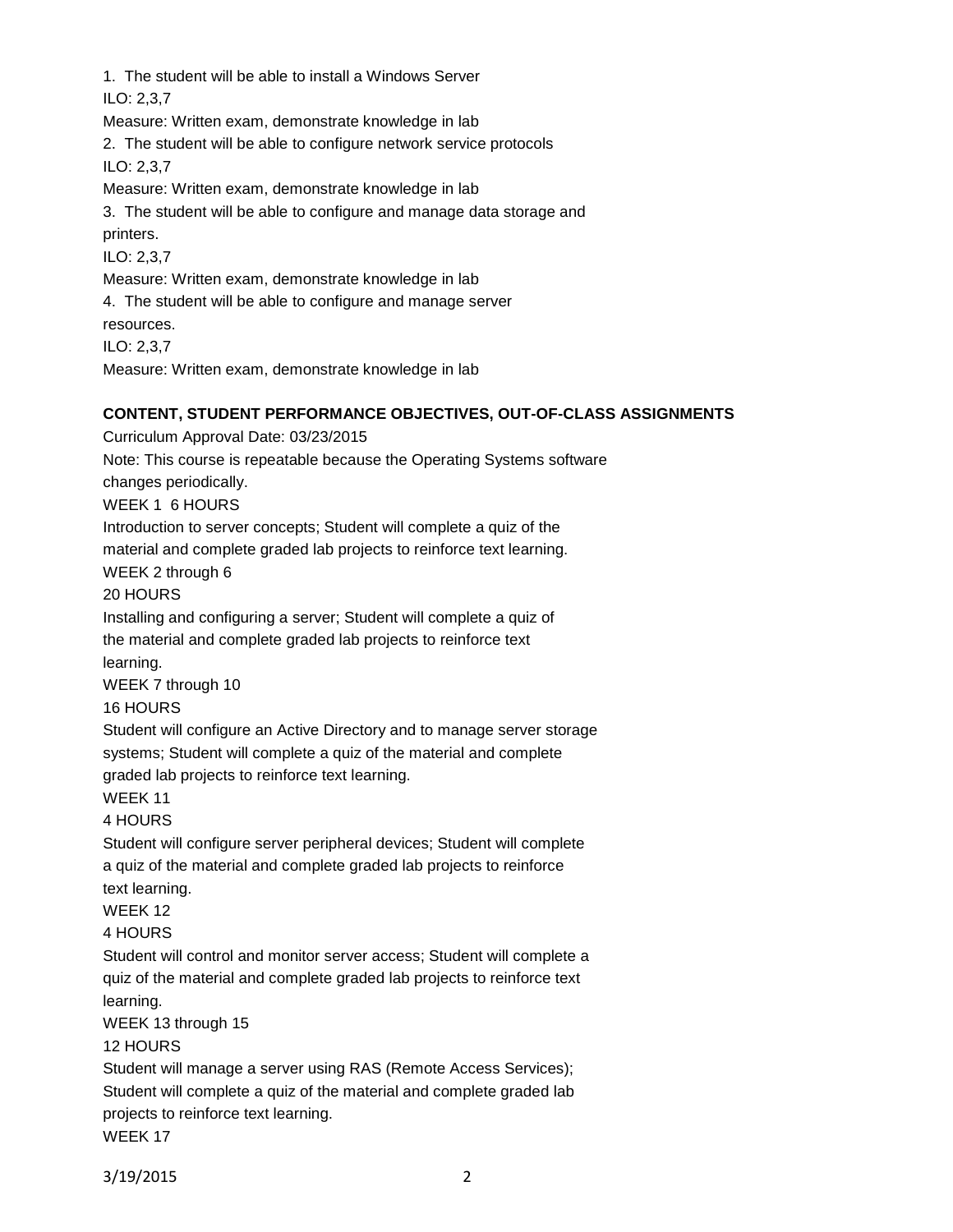# 4 HOURS

Student will apply "group policies"; Students will complete a quiz of the material and complete graded lab projects to reinforce text learning. WEEK 18 2 HOURS Final Exam

## **METHODS OF INSTRUCTION:**

Lecture, computer demonstration, laboratory projects.

### **METHODS OF EVALUATION:**

This is a degree-applicable course, but substantial writing assignments are NOT appropriate, because the course primarily: Involves skill demonstrations or problem solving The problem-solving assignments required: Lab reports Quizzes The types of skill demonstrations required: Field work The types of objective examinations used in the course: Multiple choice True/false Matching items Completion Other category: None The basis for assigning students grades in the course: Writing assignments: 0% - 0% Problem-solving demonstrations: 20% - 40% Skill demonstrations: 20% - 40% Objective examinations: 20% - 40% Other methods of evaluation: 0% - 0%

### **REPRESENTATIVE TEXTBOOKS:**

Required: CompTIA Server+ Certification, Axzo Press , 2009, or other appropriate college level text. ISBN: 9781426019050 Reading Level of Text: 11 Verified by: dvt

#### **ARTICULATION and CERTIFICATE INFORMATION**

Associate Degree: CSU GE: IGETC: CSU TRANSFER: Transferable CSU, effective 200630 UC TRANSFER: Not Transferable